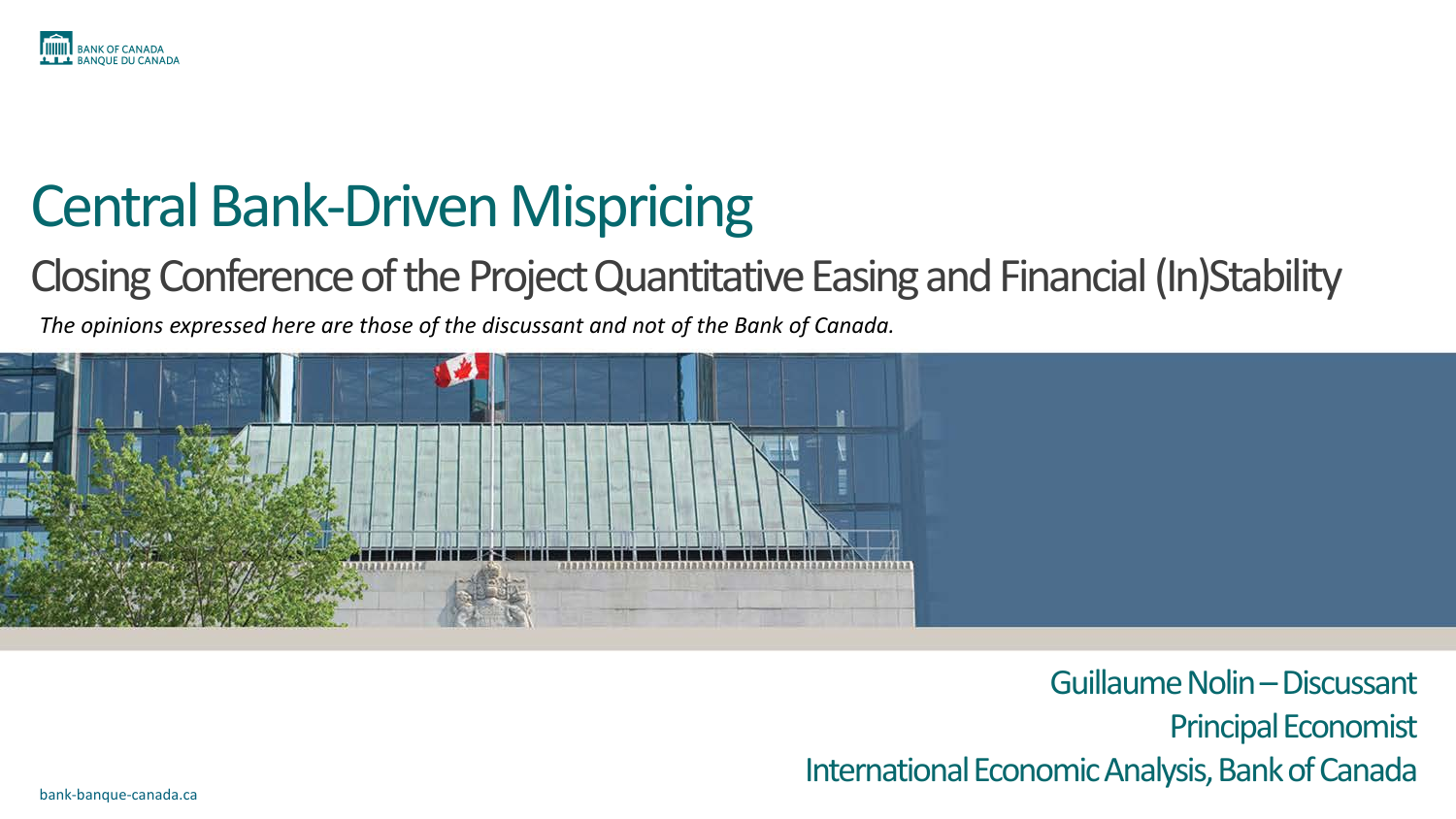

### Can QE lead to market distortions?

- $\blacksquare$  The authors make a compelling case that ECB bond purchases had a distortionary effect on bonds and fixed-income derivatives markets.
- $\blacksquare$  They carefully document the presence of mispricing (apparent arbitrage opportunities) in the German and Italian futures-bond basis.
- $\blacksquare$  They attribute this mispricing to the cumulative effect of the ECB's Public Securities Purchase Programme (PSPP) which:
	- raised the price and reduced the quantity of sovereign bonds available to arbitrageurs,
	- introduced distortions in the repo market.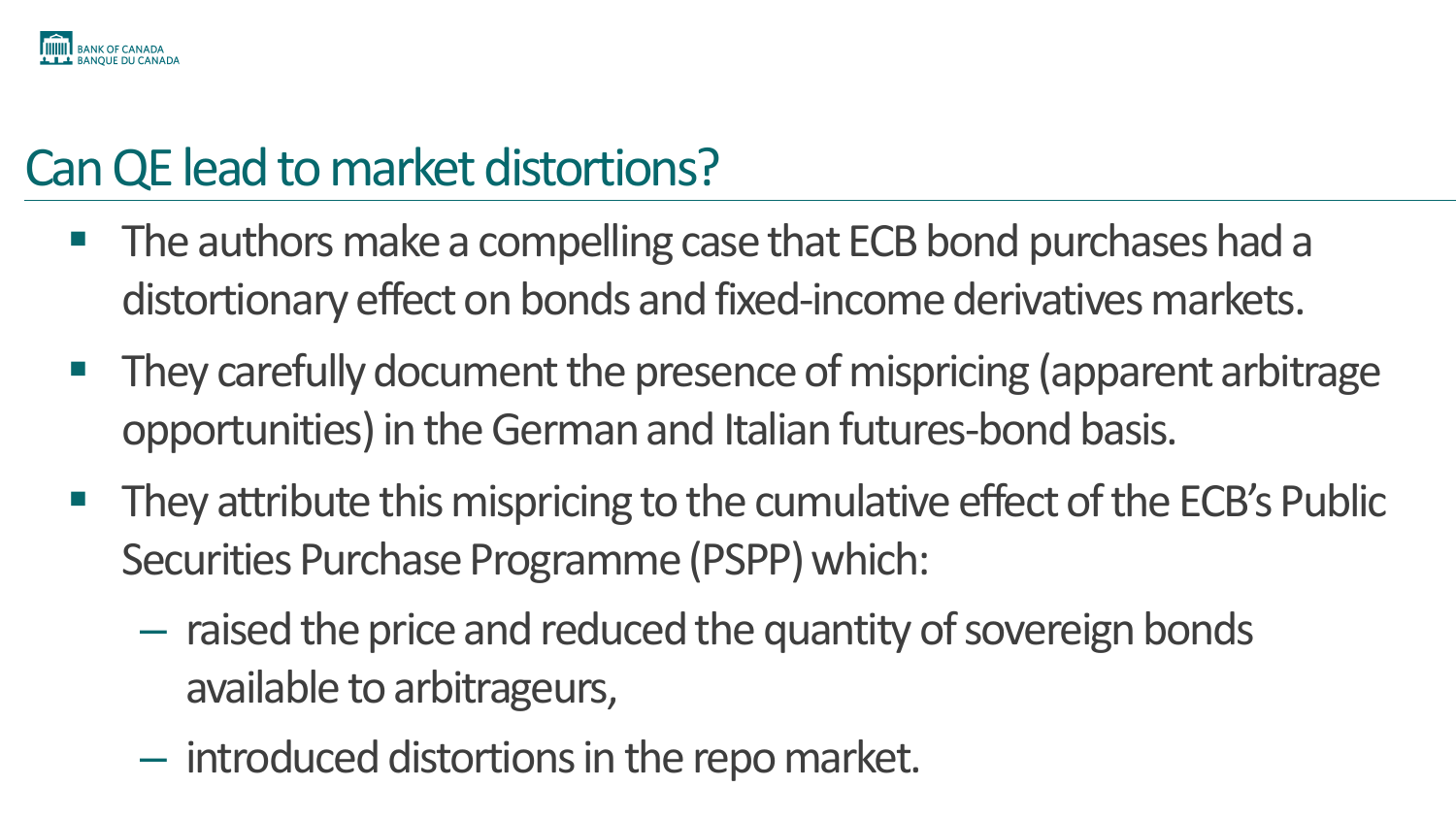

### Futures-bond basis: 3 key markets

- Positive futures-bond basis: the underlying (CTD) 10Y bond is more expensive than its futures.
- An arbitrageur should profit by constructing a short bond/long futures position using 3 markets:
	- **1. Repo:** Acquire CTD bond position using reverse repo,
	- 2. **Cash bond market:** Sell the bond short,
	- **3. Futures:** 
		- Using sales proceed: acquire long position,
		- At expiry: receive CTD bond, deliver to close repo.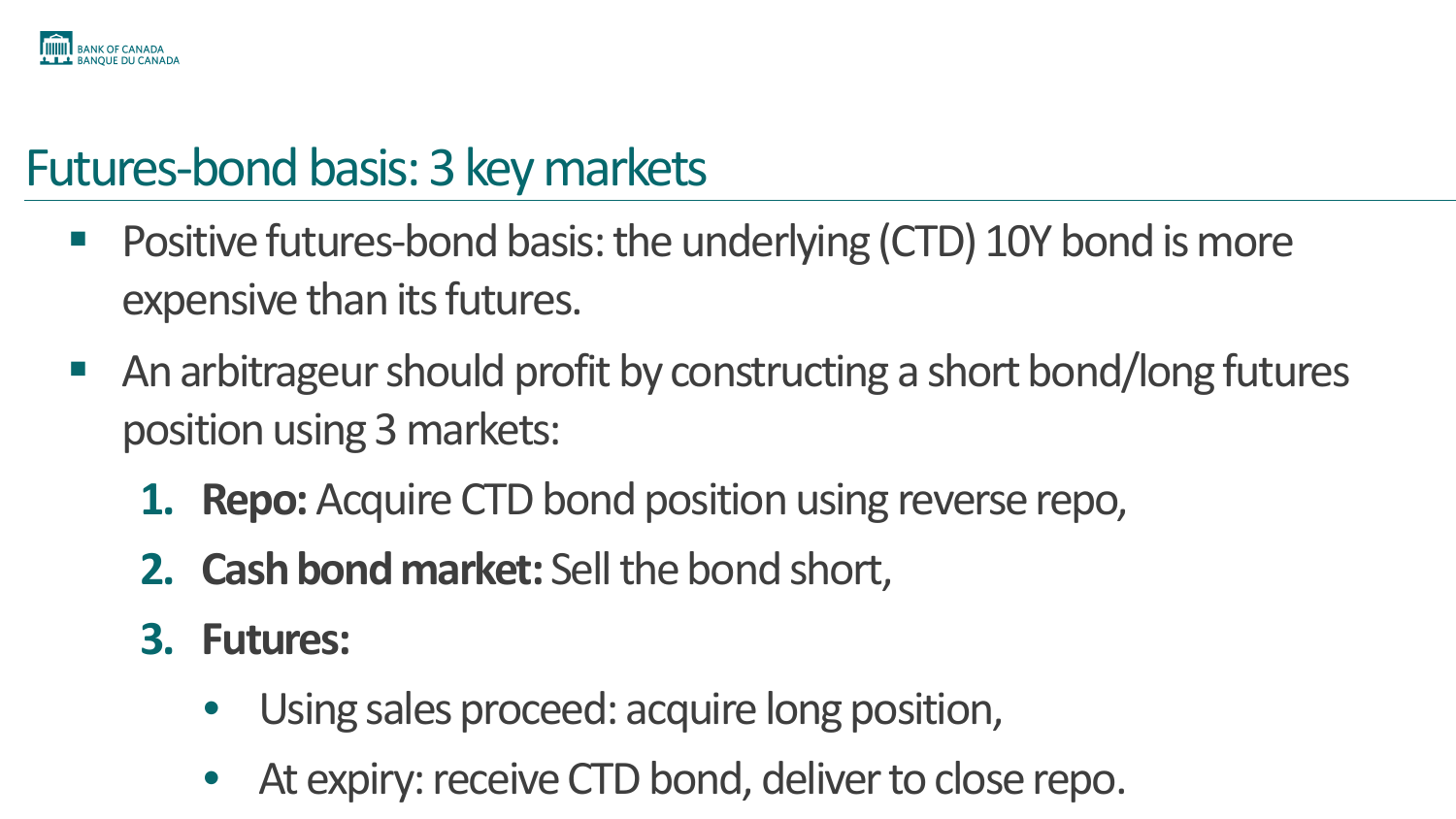

## Mispricing grew after PSPP began

- Carefully documented using high frequency cash bond and futures data.
- Repo rate proxied by EONIA and bond-bybond special repo rates.
- Data-instensive and difficult: an extremely useful contribution!

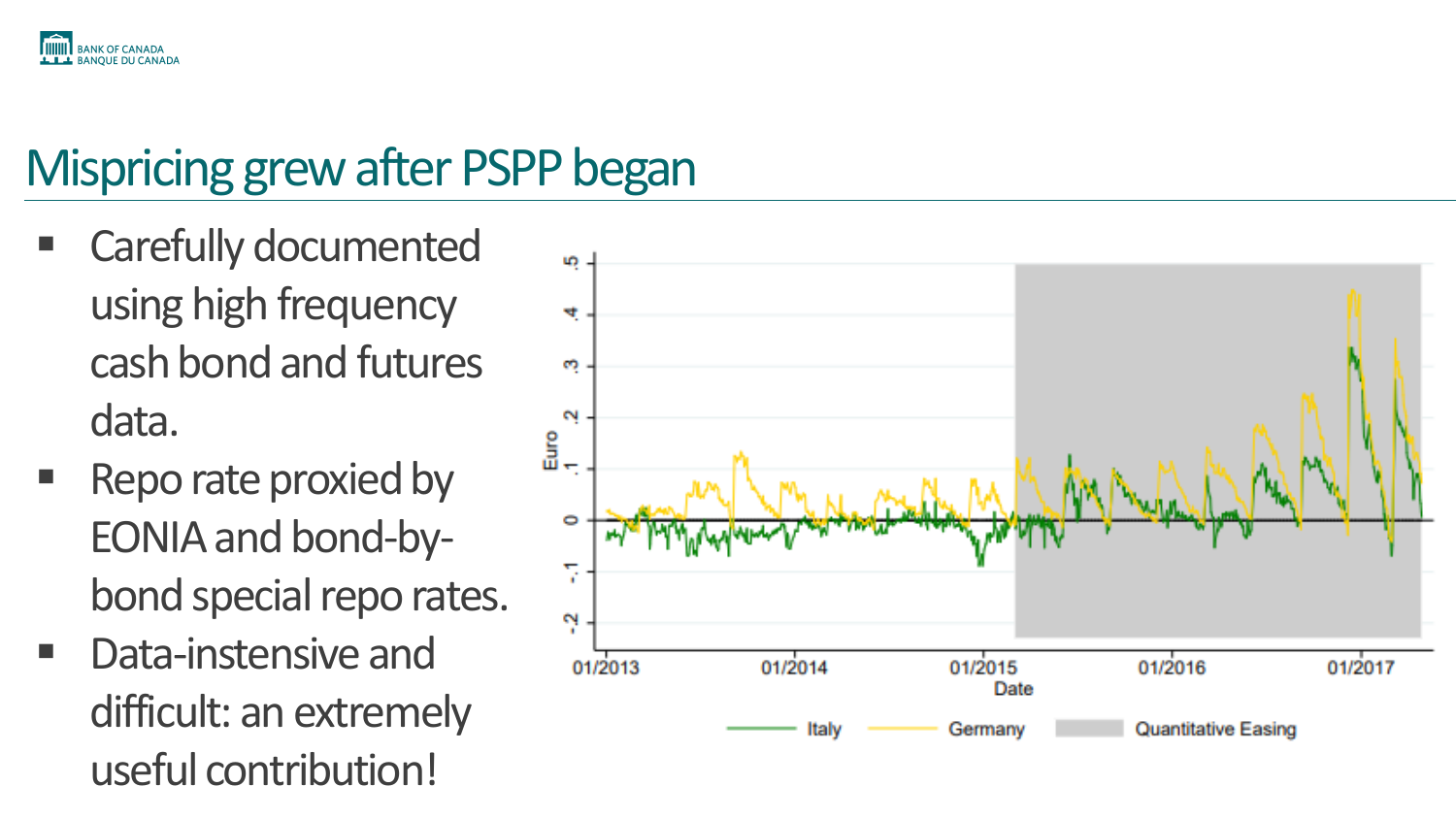

### PSPP and the basis

- ECB PSPP holdings as a share of outstanding explain €0.8 cents of futures-bonds mispricing per €100 face value.
- **Broken down into:** 
	- $-$  **Repo:**  $61\%$  = 57% (lower rates) + 4% (higher volatility)
	- **Cash bond market**: 4% (lowerliquidity)
	- Other(direct) effects: 35%

Repo market distortions dominate, what is going on?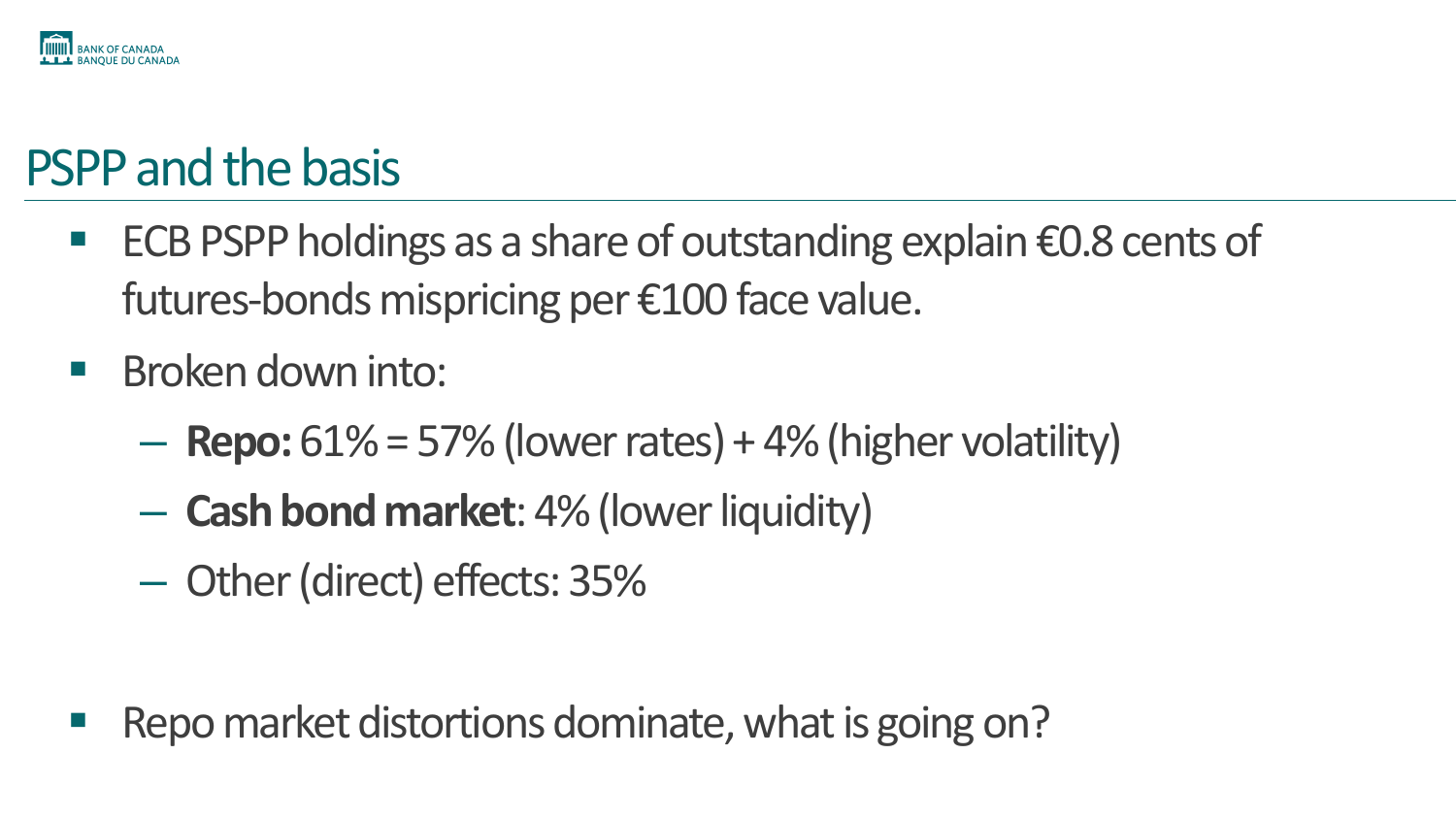

#### PSPP was large and rapid, but not unprecedented



Source: U.S. Department of the Treasury. Fiscal Service via FRED, Bloomberg, European Central Bank, Bank of Canada Last observation: January 2019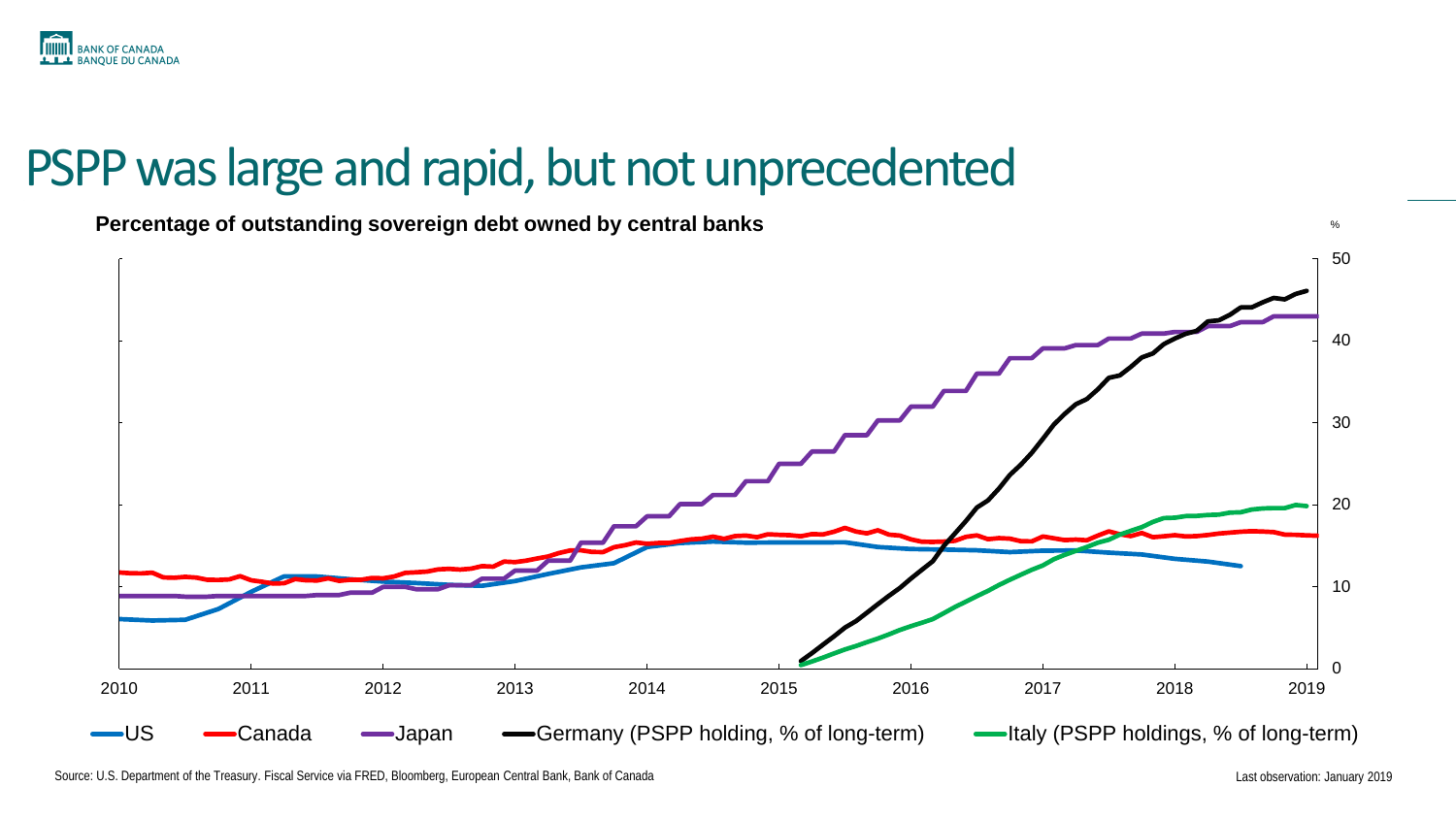

#### Distortions appear in other markets, but not everywhere

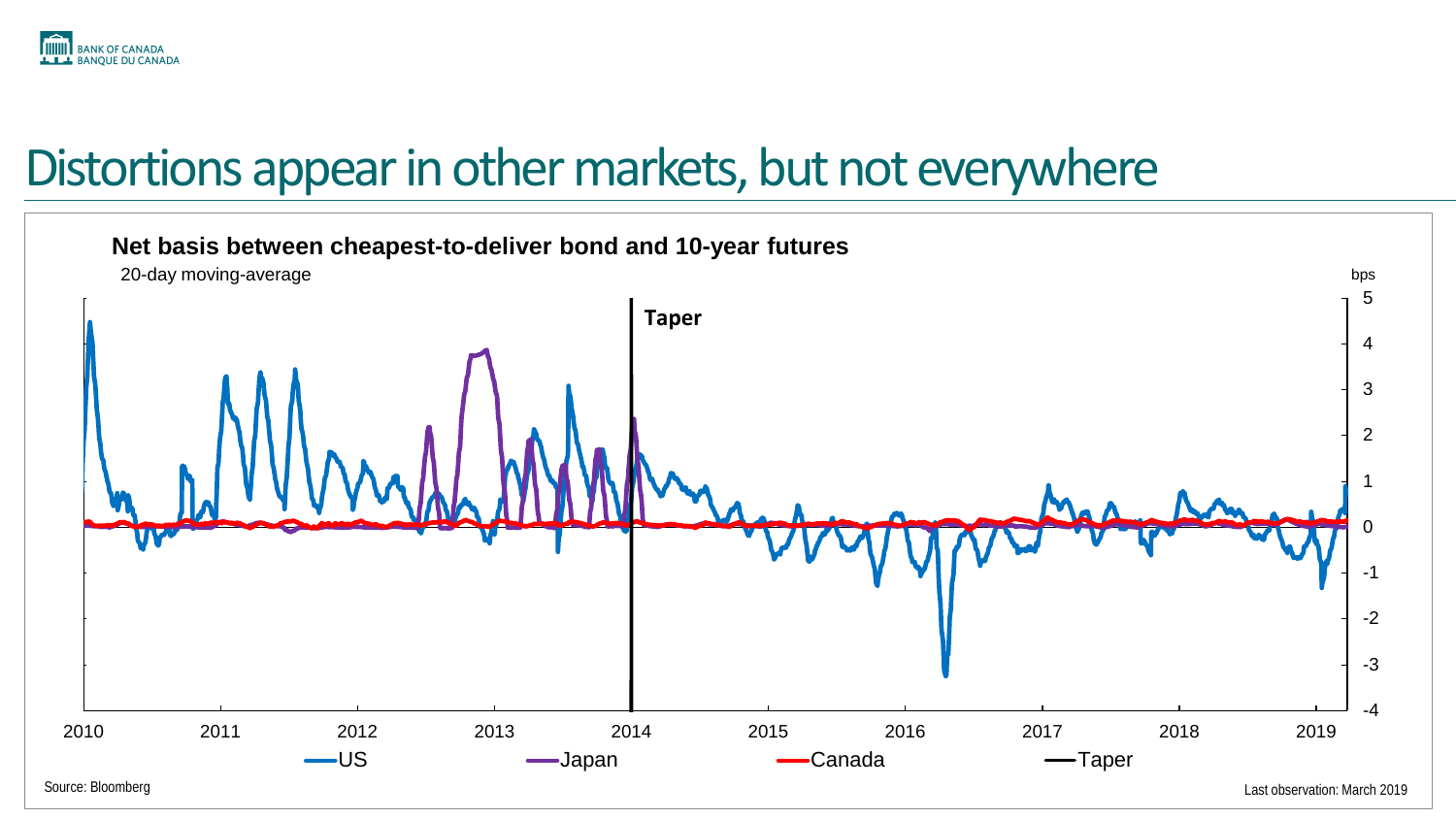

### What does the international experience tell us?

**Germany** and **Italy** are very different sovereign issuers, but futures-bond basis effects were similar: common factor.

■ U.S. QE was slower and relatively less important than PSPP. Futures-bond basis declined after taper: consistent with the results!

**Japan** Futures-basis is generally stable despite massive QE: what is different?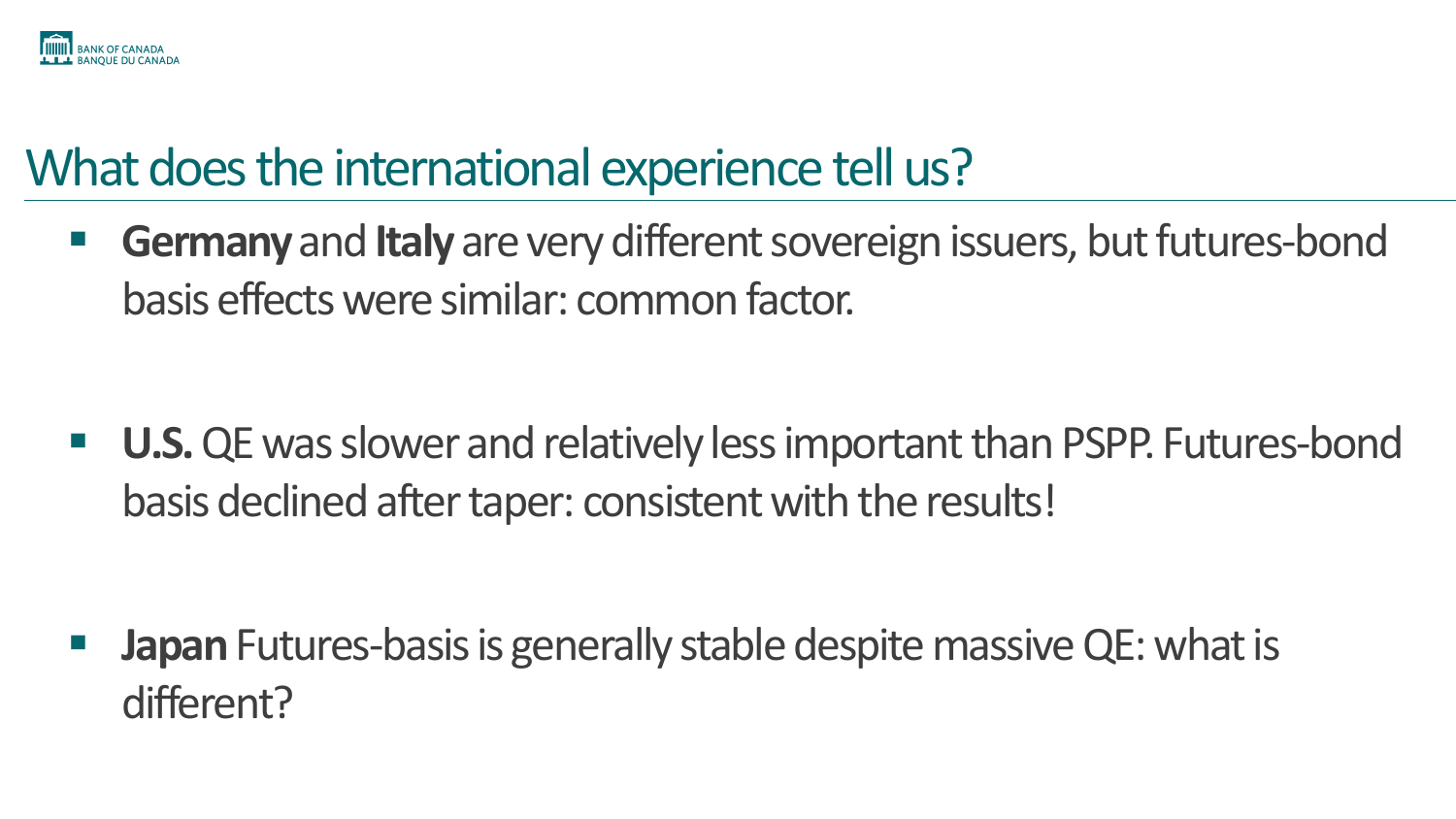

### A breakdown of the special repo market?

- Settlement failures could have increased, increasing risk. See Corradin& Maddaloni (2017) for SMP.
- Do negative rates amplify this problem?
- **ECB securities lending** program inadequate?